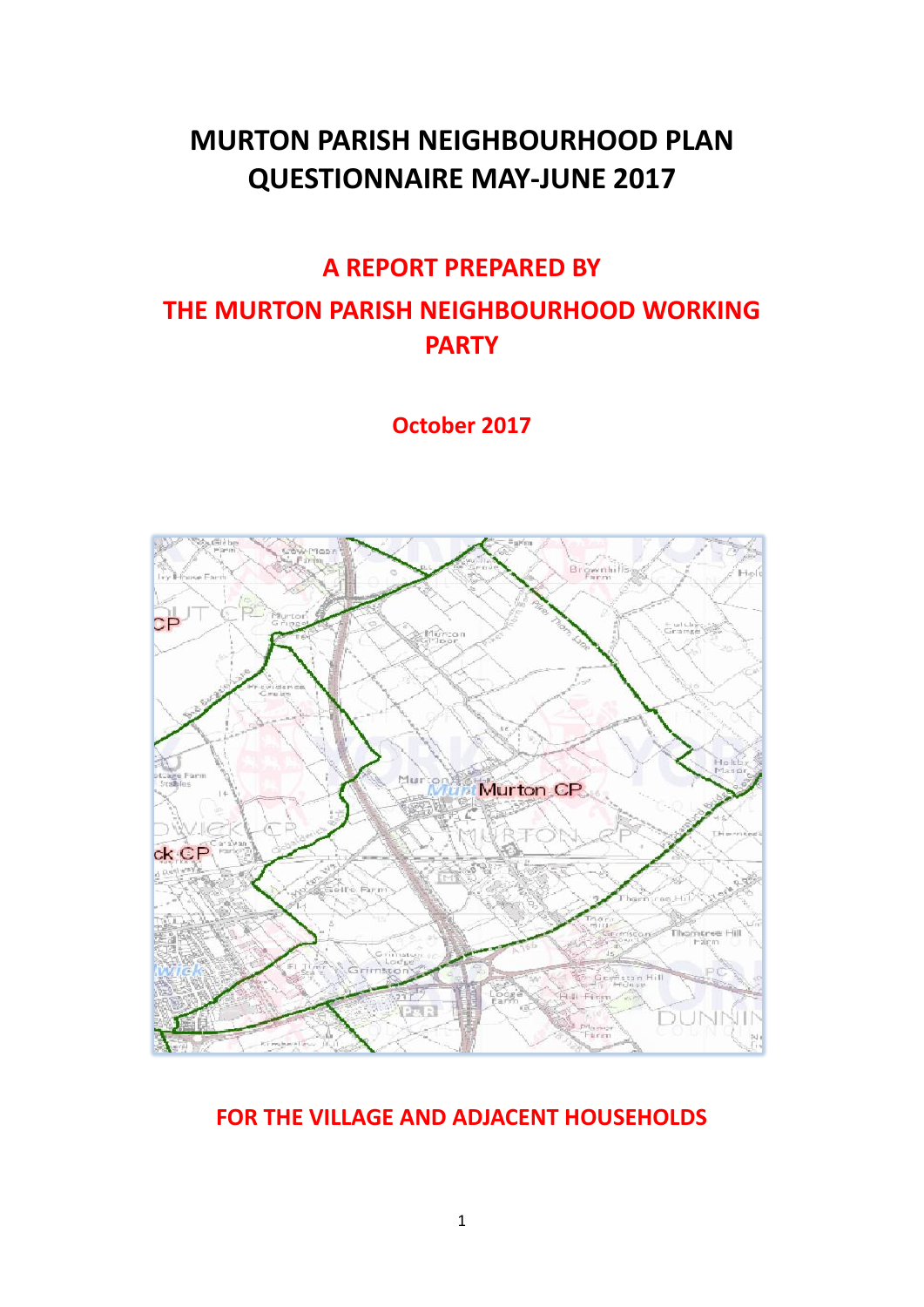#### **Introduction**

Questionnaire 2, which was restricted to the village and immediate households, was distributed in the first week of May 2017 and was collected between May 14<sup>th</sup> and 25<sup>th</sup>. The questionnaire was constructed on the results obtained from the first questionnaire which was completed in early part of 2016.

#### **This report gives data without comment or interpretation. It will be used as evidence in the Neighbourhood Plan.**

There were 47 questions, 36 were Lickert-type (tick one of 4 answers, 2 were positive, strongly or fairly strongly agree) and 2 negative (strongly or less strongly disagree)) and 11 were free response in which respondents were unrestricted in their replies and were able to express comments in their own words .

#### **Response rate**

The overall response rate varied from one part of the village to another but overall it was 83% (Table 1).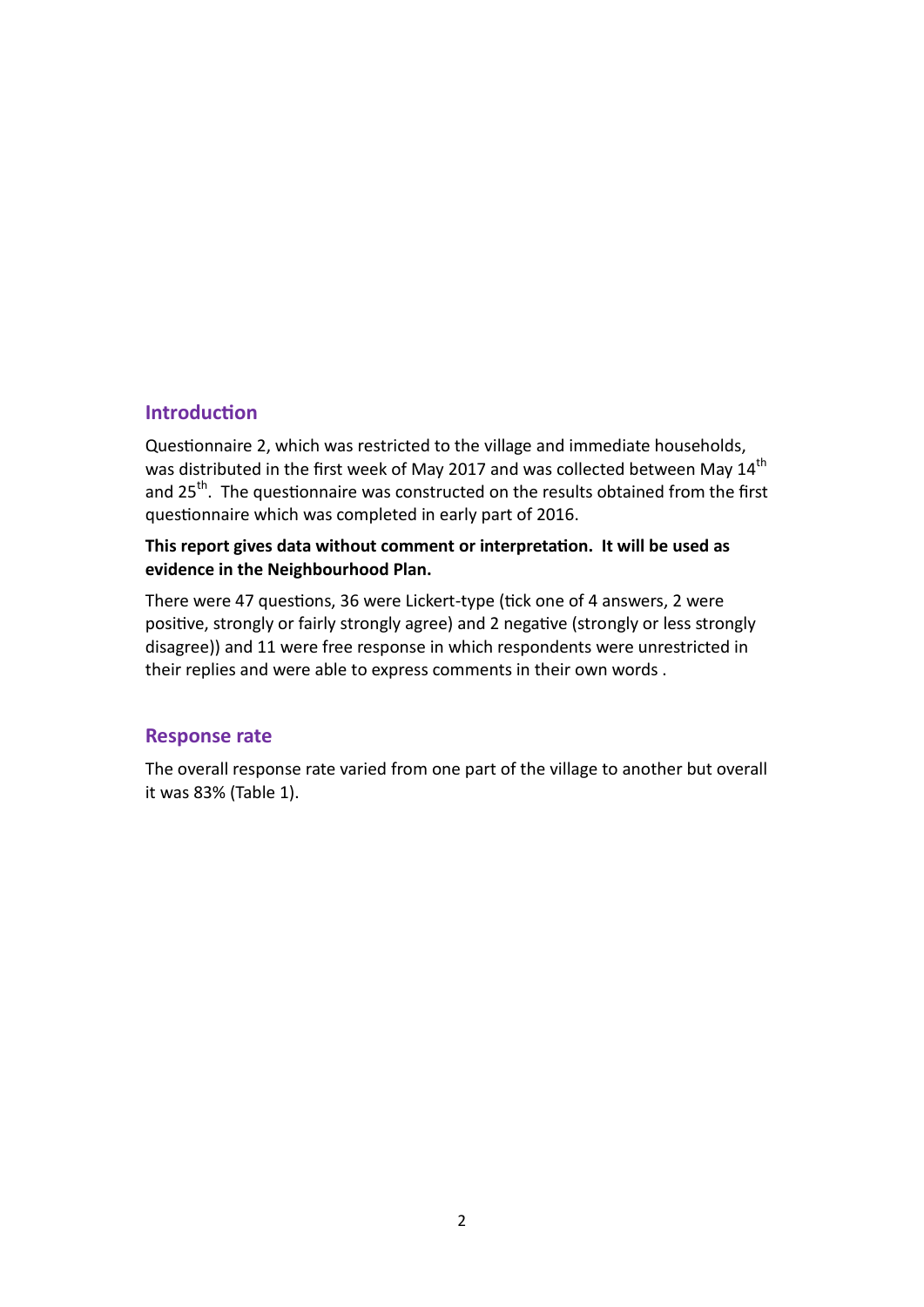# **MURTON PARISH NEIGHBOURHOOD PLAN QUESTIONNAIRE**

## **Some data from questionnaire 2**

## **1. Satisfaction in living in the parish**

**' Murton is a very special little pocket of peace and tranquillity and it needs protecting at all levels to remain special and unspoilt in order to protect its individuality'.** (Respondent 88)

This statement reflects the data obtained with 92% of those answering the question about living in the Parish being either very satisfied (39%) or satisfied (53%).

There were three complaints about neighbours but only one wished that they would just simply go away!

### **2. Housing**

36% of those answering (31% in the village itself) would be happy to see some more housing. This must mean a limited number as a very high proportion of replies wanted to prevent coalescence (section 3) and thus to keep the Green Belt as it is.

Of the 37 households which support more houses being built, 14 would like to see starter/affordable housing. 24 want to see 2/3 bedroom houses, and 14 4/5 bedroom houses being built. There were fewer advocates for retirement/sheltered housing (6) and social housing (2). Note that many of those who wanted more housing suggested more than one type.

Of these 37 households, 11 (10% of those responding to the questionnaire) would like to actually buy or rent such housing (3, starter/ approachable; 7, 2/3 bedroom; 5, 4/5 bedroom).

### **3. Coalescence**

'**Murton Parish is a wonderful place to live but its Green Belt needs to be protected from encroaching development which would destroy its rural character'.** (Respondent 37)

Indeed, 96% and 94% of those answering the question on coalescence, do not want any erosion of the gap with the industrial estate on Murton Lane or with the village of Osbaldwick, respectively.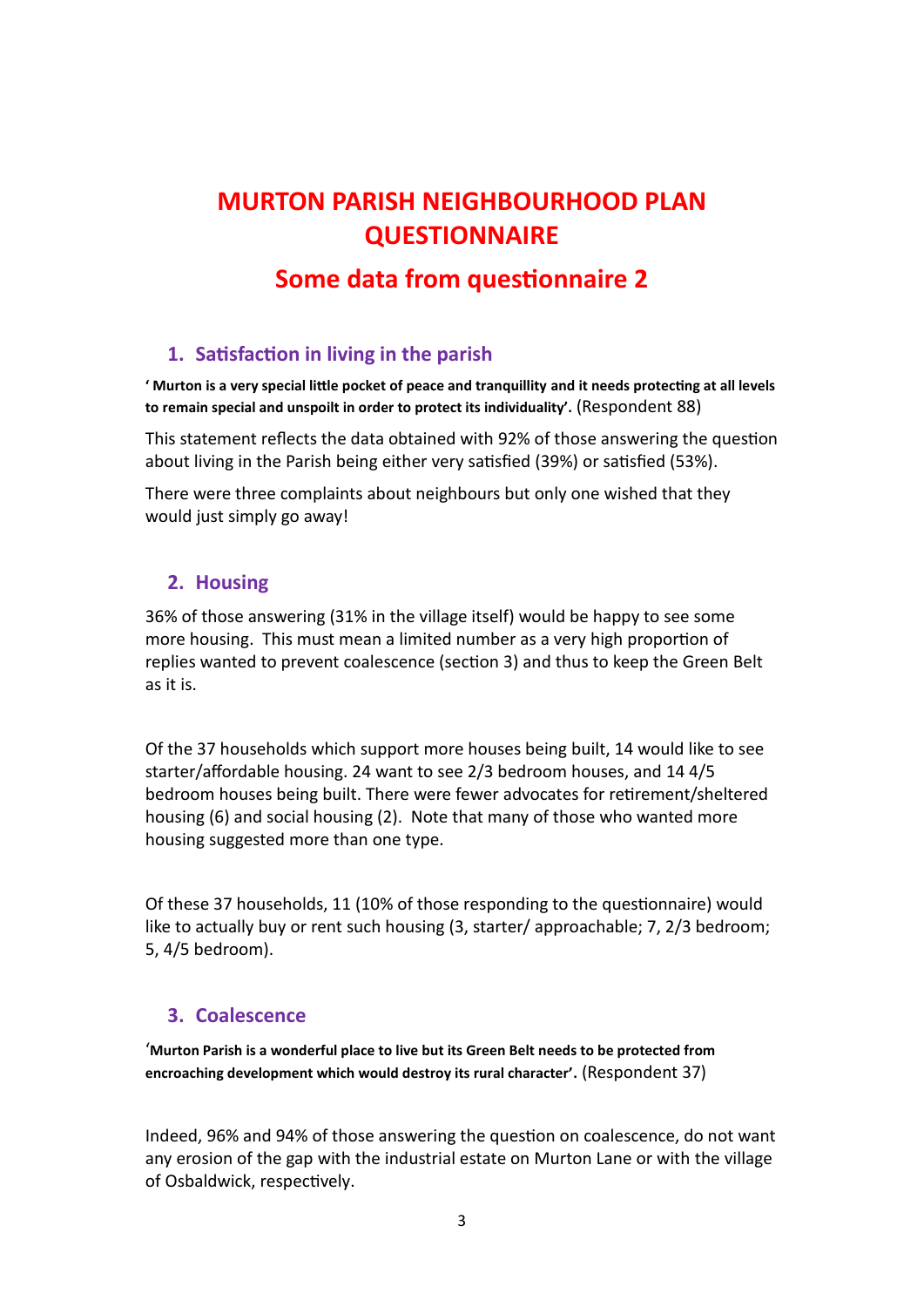### **4. Broadband and mobile phones**

46% answering the questions were either fairly or very dissatisfied with the broadband service, 25% being very dissatisfied. 28% were dissatisfied with mobile phone service, 10% being very dissatisfied.

## **5. Communications with Parish Council**

19% read about the work of the Parish Council frequently on the notice board but 29% never do so. The comparable figures of those who read or do not read about its work on the website are 4% and 63%. Some noted that they did not know of the existence of the website.

### **6. Anti-social behaviour**

There were several questions that allowed respondents to rate various aspects of anti-social behaviour in the Parish (Table 2). While there is considerable anxiety about burglaries and car crime, it is dog fouling, litter and particularly fly tipping that are of greater concern. There was a plea for more dog waste bins.

There were 21 free response replies to the question asking for other concerns. Individuals mentioned serious crimes (for example drug dealing and thieving) and 7 identified incidents of vandalism (Murton Way)

## **7. Traffic**

Traffic in the village and along Murton Way is of great concern (Table 3), so much so there is support for chicanes and to a lesser extent for rumble sticks.

Of the free response questions in the questionnaire, the two on traffic attracted the most, a total of 55 (51%) on speed and 38 (36%) on other issues. In the free response question on speed, 23 suggested restraint through more police monitoring during peak periods, speed traps, flashing lights, mobile cameras (19, 18%).

Further, in this free response question on controlling traffic speed, there were some impassioned appeals against bumps (for example, damage to the car, noise pollution, ineffective, cause aggravation) and chicanes (for example, danger in fog, cause delays, impede flow of traffic). There was some special pleading, wanting chicanes and bumps but not near our house!

To a slightly less extent, concern is expressed (Table 3) about the other issues included in the questionnaire, large vehicles using the narrow roads and parking in the street and on grass verges.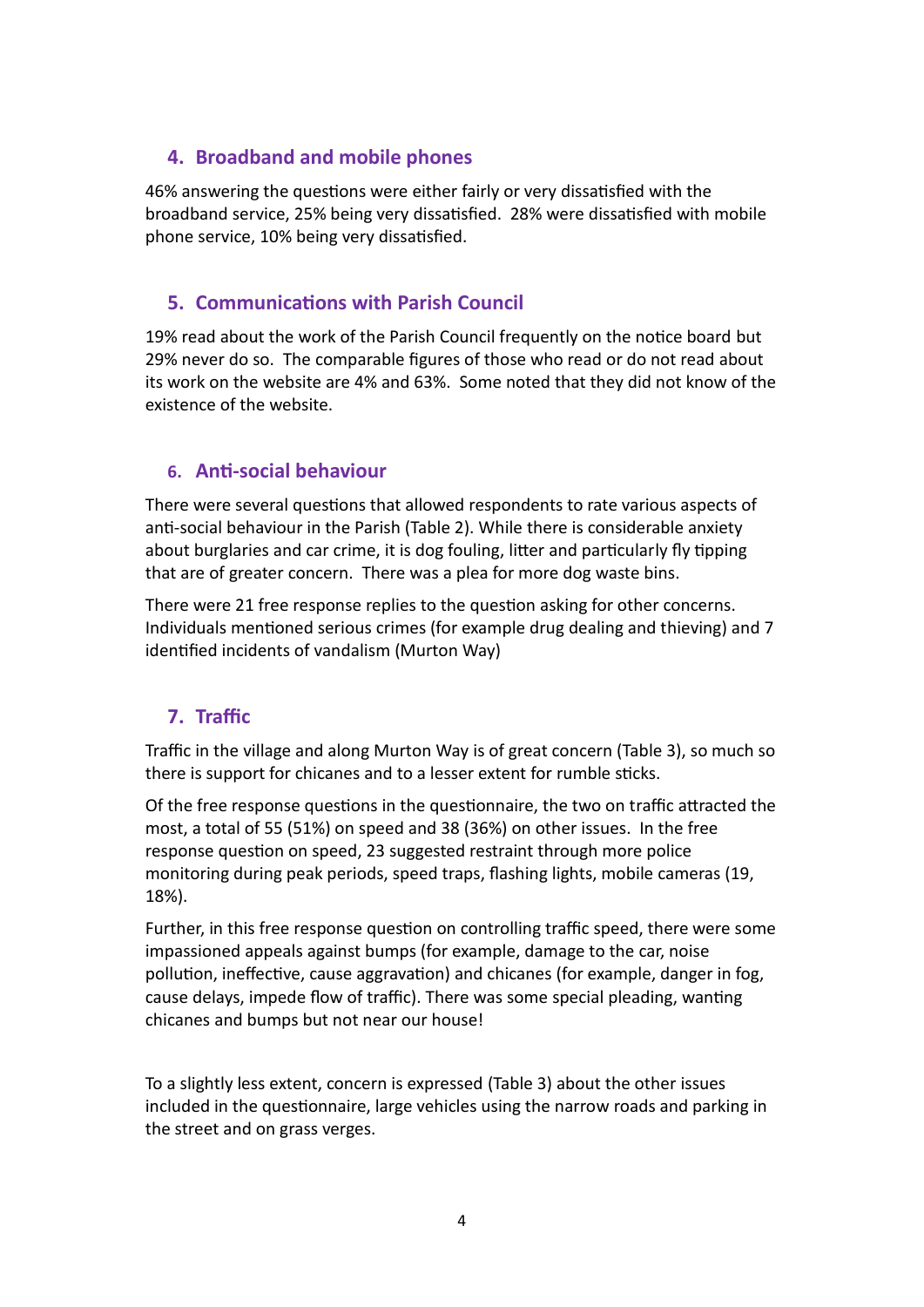In the free response question on 'other traffic issues' (38 replies, 36%), by far the most comments (13) were concerned about the village being on a 'rat run' and the apparent relentless increase in the volume of traffic through the village. HGVs and skips were specifically mentioned.

Parking is the second most important issue with pleas that driveways, when available, should be used rather than the road, parking on grass verges should be discouraged and there were complaints that the road outside their house was used on a daily basis by car sharers. There were suggestions that the Parish Council should try to promote a 'good parking code'. Another complaint was 2-4 cyclists riding abreast in the roads providing a danger, to themselves as well as to other road users.

A respondent advocates the reinstatement of passing places along the Moor Lane:

**'Widening of the roads without adequate road base and sub-base is not appropriate, so passing places should be provided. This would reduce expenditure on road maintenance, damage to vehicles caused by potholes. [In turn, this would] slow traffic and [make] lanes safer for all users and discourage [their] use as short cuts/rat runs'.** (Respondent 6)

#### **8. Buses**

Few use the buses even once a week (13%), with none claiming to use it daily. If the service was more frequent, the likelihood of someone using the service once a week or more rises to 43% and 5% would consider using it every day. The impression given is that more buses would be welcome; this is not an issue for most of community that causes great concern.

### **9. Footpaths and Rights of Way**

77% were happy with the existing footpaths. In the free response question on footpaths, 16 of the 25 replies pleaded for one connecting the village with the industrial estate (Murton Lane).

Less than half (48%) knew of the existence of the Rights of Way. However, the free response question drew many replies (35, 33%). 13 residents use the Rights of Way daily or frequently, 2 weekly and 14 use them but less frequently. There were some (3) comments on their inaccessibility and being overgrown.

There was a suggestion that a circular route for joggers, cyclists and equestrians should be promoted to help them enjoy the village without having to use the dangerous lanes.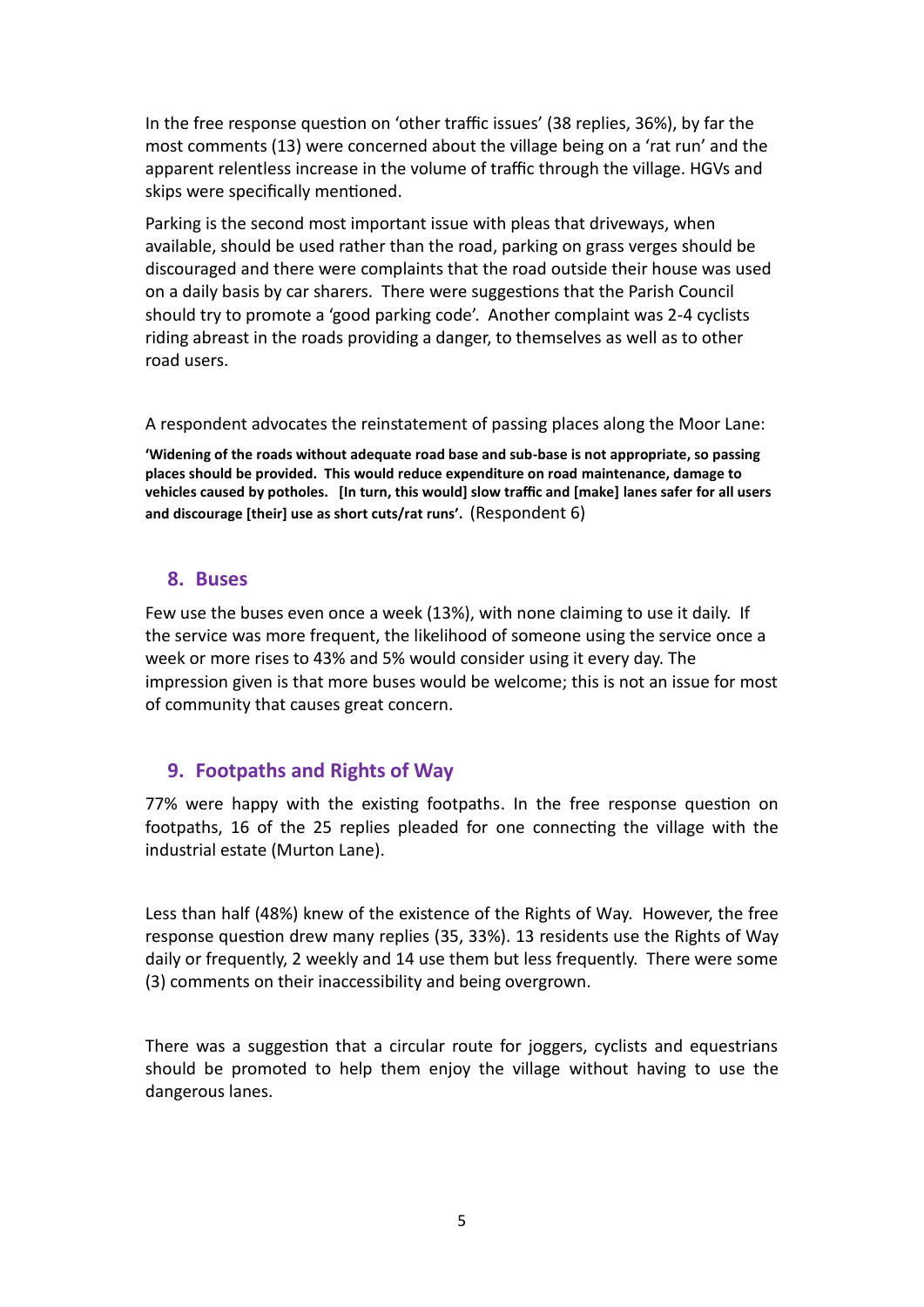#### **10. School travel**

There are 13 and 3 households with schoolchildren at nearby primary and secondary schools, respectively (12% and 3%). There was not an obvious concern about travelling to school.

#### **11. Energy conservation**

17 (16%) answered the free response question on energy conservation, all in favour of encouraging it in the village. 10 advocated solar panels on houses, one proposed using ground-mounted panels. 5 suggested using small wind turbines. However, many were concerned that any form of conservation should not lead to any visual or noise impact and that the turbines should be located in discreet areas of the parish with examples given.

#### **12. Allotments**

18 households (17%) would welcome the chance to have an allotment. There were 8 answers to the free response question suggesting areas for them in, or close to, the village. One pointed out that there must be a supply of water. One enthusiast did not want theirs on their own doorstep!

#### **13. Other concerns**

There were 20 replies to this, the final free response question. Many reiterated points covered in earlier answers (for example, traffic speed and parking) and the only notable number (5) were concerned about the use of land without planning permission.

There were also pleas for the use of LED for the street lights.

### **We would welcome comments on this report. Please send them** *either* **by email to**

#### **enquiries@murtonparishcouncilyork**

*or* **by mail to Cllr Richard Clancey, Red House, Moor Lane, Murton,**

**York YO19 5XD**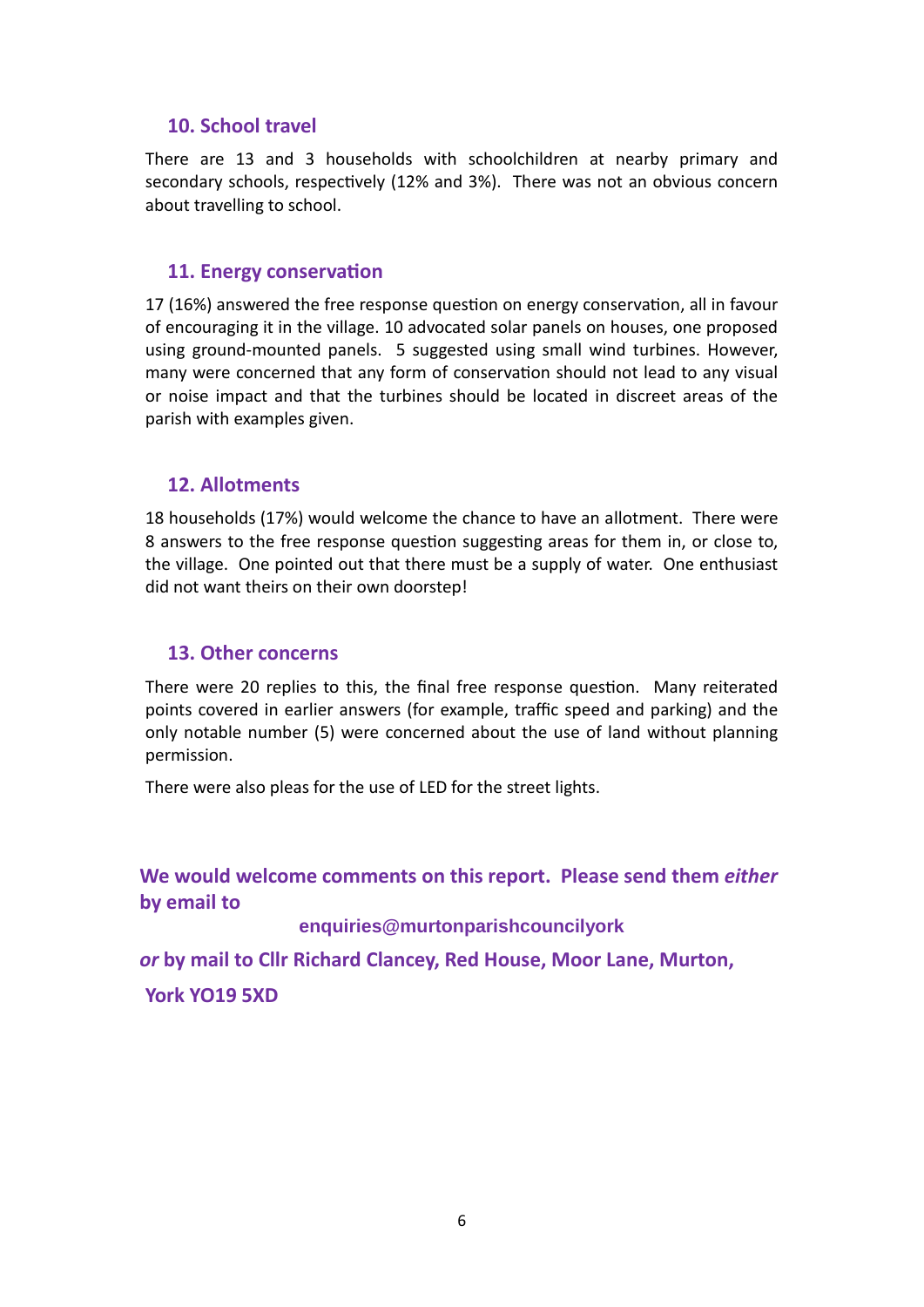| The number of questionnaires completed and collected |                  |                  |       |  |  |
|------------------------------------------------------|------------------|------------------|-------|--|--|
| Area                                                 | <b>Number of</b> | <b>Number of</b> | %     |  |  |
|                                                      | houses           | questionnaires   |       |  |  |
|                                                      |                  | completed        |       |  |  |
|                                                      |                  | and collected    |       |  |  |
|                                                      |                  |                  |       |  |  |
| <b>Blue Coat</b>                                     | 5                | 5                | 100.0 |  |  |
| Murton Way                                           | 23               | 21               | 91.3  |  |  |
| <b>Murton Garth</b>                                  | 43               | 30               | 69.8  |  |  |
| Main Street/Murton Lane 33                           |                  | 29               | 87.9  |  |  |
| Smary Lane                                           | 7                | 7                | 100.0 |  |  |
| Moor Lane                                            | 14               | 12               | 85.7  |  |  |
| Sandy Lane/Moor Lane                                 | 4                | 3                | 100.0 |  |  |
| <b>Total</b>                                         | 129              | 107              | 83.0  |  |  |

#### **Table 1 MURTON PARISH NEIGHBOURHOOD PLAN QUESTIONNAIRE 2**

#### **Table 2 MURTON PARISH NEIGHBOURHOOD PLAN QUESTIONNAIRE 2**

#### **Some data on anti-social behaviour**

#### **1=Very concerned; 2=Concerned; 3=Somewhat unconcerned; 4=Not concerned**

#### **(% of total questionnaires)**

|                    | $\mathbf{1}$ |     | $2 \quad 3$    | -4 | $1+2$ |
|--------------------|--------------|-----|----------------|----|-------|
| <b>Burglaries</b>  | 20           | -47 | 16             | 15 | 67    |
| Car crime          | 20           | 37  | 21             | 17 | 57    |
| Dog fouling        | 40           | 34  | 14             | 8  | 74    |
| <b>Fly tipping</b> | 73           | 17  | 7 <sup>7</sup> | 3  | 90    |
| Litter             | 53           | 28  | 13             | -5 | 81    |